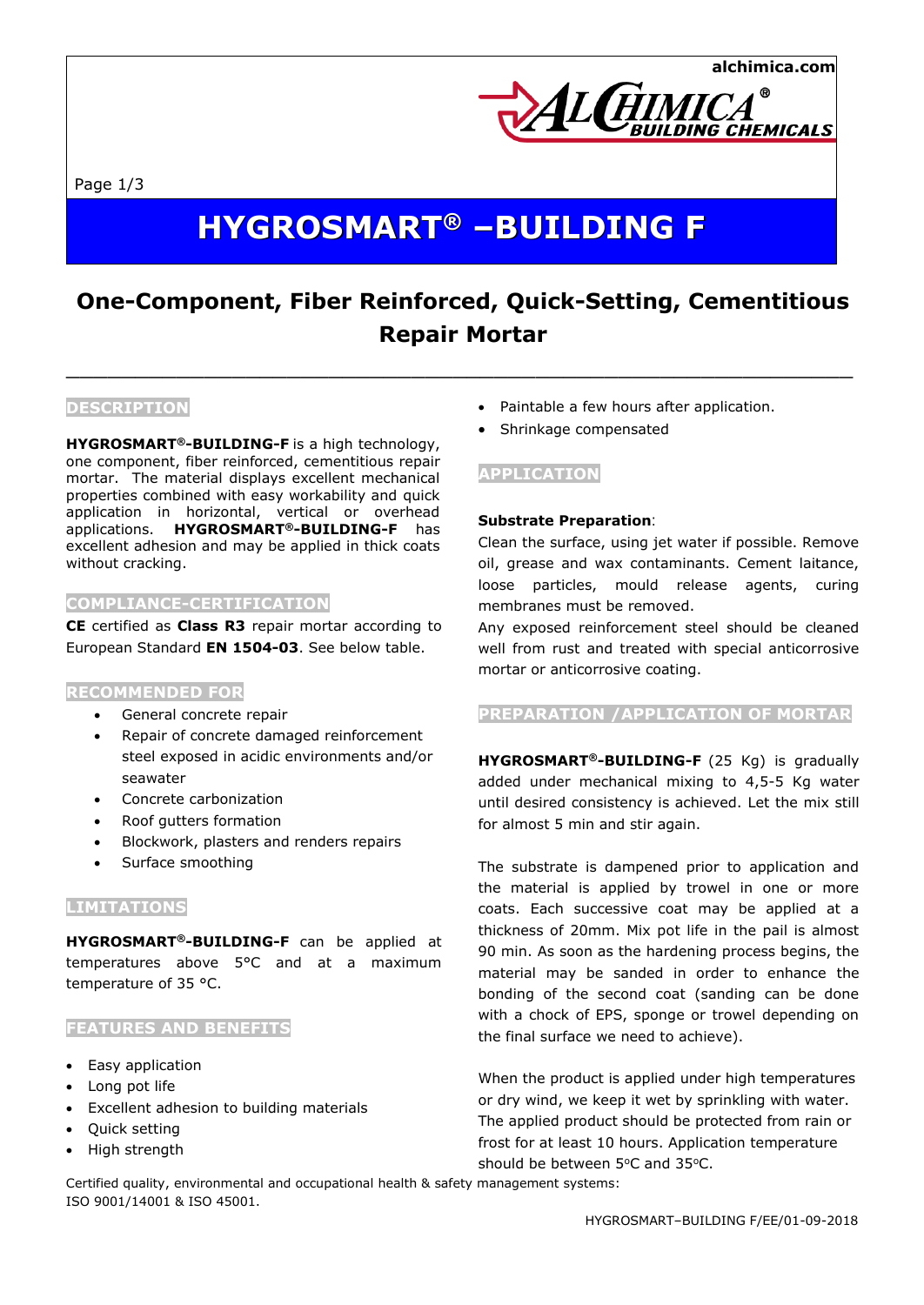**alchimica.com**



Page 2/3

# **HYGROSMART ® –BUILDING F**

### **CONSUMPTION**

1,7 Kg/m<sup>2</sup>/mm thickness.

#### **PACKAGING**

25 kg Bags. **Color:** Grey

#### **CLEANING**

Clean brushes and tools with plenty of water after use. Hardened material can only be removed by mechanical means.

#### **SHELF LIFE**

Can be kept for 12 months minimum in the original unopened bags in dry places and at temperatures of 5-25<sup>o</sup>C.

#### **SAFETY INFORMATION**

Contains cement: May cause skin irritation due to alkaline reaction. Use protective gloves and goggles. The MSDS (Material Safety Data Sheet) is available on request.

Certified quality, environmental and occupational health & safety management systems: ISO 9001/14001 & ISO 45001.